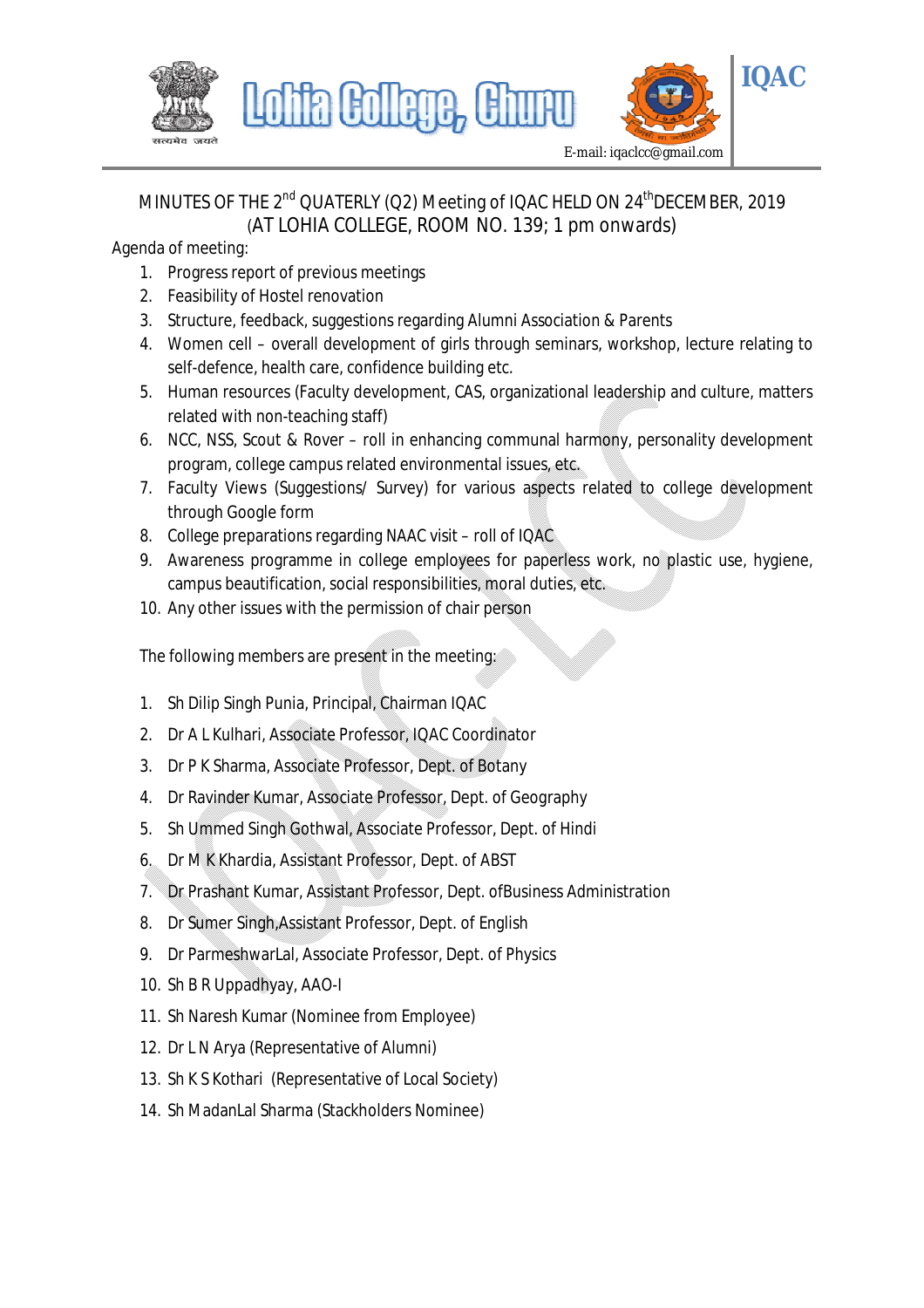



**1. Progress report of previous meetings**

Lohia Gollege,

First of all, coordinator of IQAC Dr A L Kulhari read out the progress report on various points of previous meeting held on 17<sup>th</sup> OCTOBER, 2019. He told that previous year's AQAR had been uploaded on NAAC portal except for year 2018-19, preparations of which are in final stage, will be submitted before next quarter meeting of IQAC.

Online student feedback mechanism has been developed by the college and available on college website. Till date 75 feedback we received so far.

For water harvesting and roof-top solar systems, no progress was made due to lack of funds, so Dr LN Arya and Mr KS Kothari suggested that a separate proposal should be prepared by the college under the boy's fund and sent to the authorities for approval with comments that these are required for the NAAC third cycle visit, although the site has been selected for water harvesting in the campus.

For college canteen, no progress was made, all the members are agreed to build up a permanent structure for this and quality should be maintained. For arrangements of funds Dr P K Sharma suggest boys fund.

Dr A L Kulhari informed the committee that library automation process not completed but some information of books is available on college website. There will be an effort to complete the automation work in the summer vacation.

The site has been selected for urinal facilities and work will begin very soon. Dr R K Budania suggests that for portable urinals, during examinations, college may contact in writing to local Municipal council for installation under "Swachh Bharat Abhiyan" campaigning of GOI.

IQAC reconstituted according to NAAC norms.

### **2. Feasibility of Hostel renovation**

The Principal informed the committee that proposals for lighting work, main gate & windows repair have been already submitted to the directorate of college education Jaipur. Keeping in mind about huge building of hostel and non-availability of required fund, Dr R K Budania suggest that at least one corner of the building will be prepared up to mark so nearly 50 students can be benefited. Dr P K Sharma suggest that a fresh proposal for complete renovation, prepared by PWD, should be sent to the government through directorate and pursued through MLA, local distinguished citizens & political leaders. Dr Parmeshwar Lal suggested that we should try to renovate the ground floor this time.

#### **3. Structure, feedback, suggestions regarding Alumni Association & Parents**

All members are agreed to increase the number of alumni of the college. For this, Dr L N Arya suggested that college students should be provided blank form in which they will write their general information when they apply to college leaving certificate. Sh K S Kothari put forward that Rs 200 can be charged under Alumni association head. To enhance the alumni registration, particularly for old students, can be done by handing over this task to already registered members.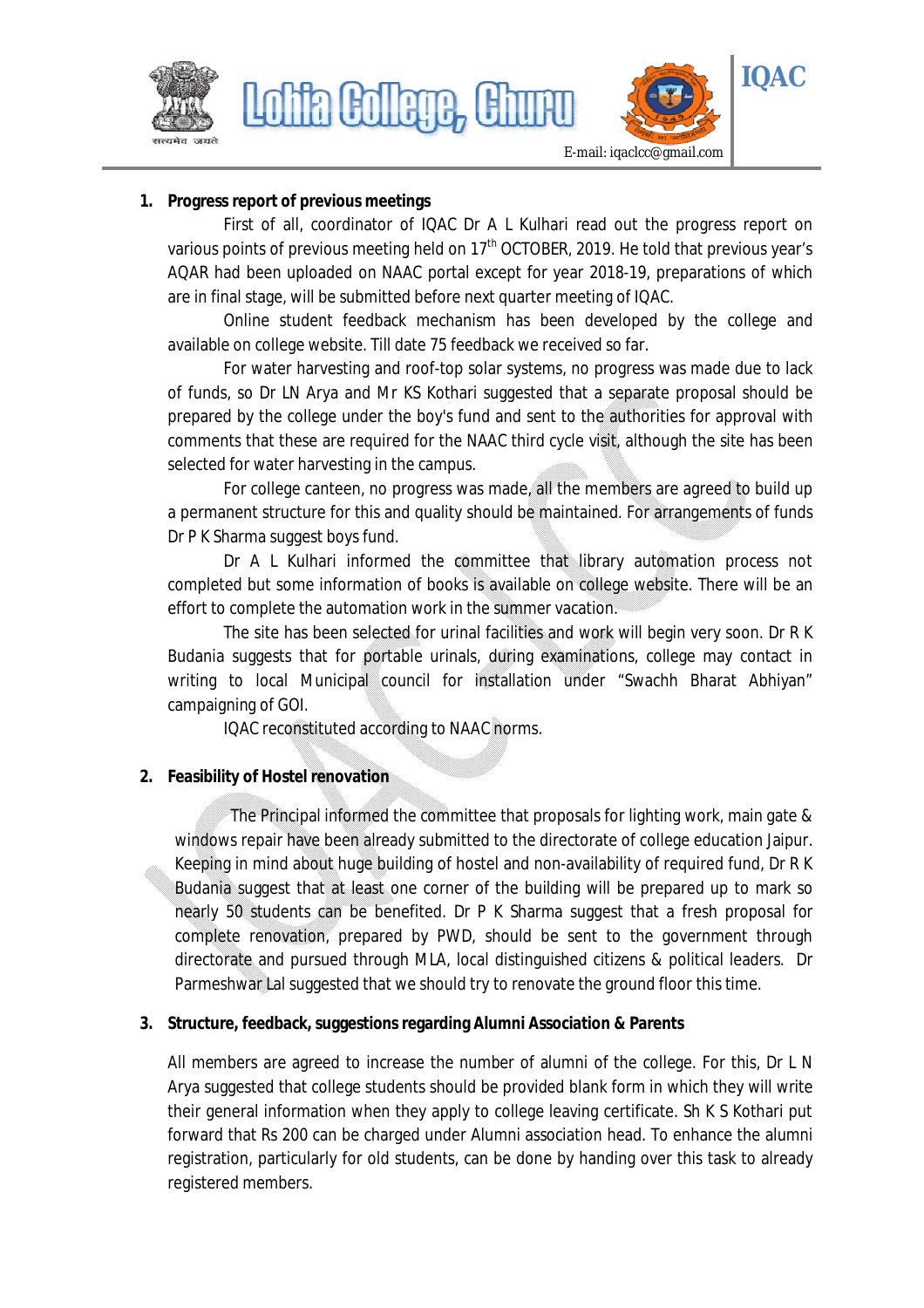

### **4. Women cell**

Principal of the college told the committee that one-day self-defence workshop going to be organise in this college with trained trainers of School education department and collaboration with local police administration in the month of January.

The committee member Dr Prashant Kumar & Dr M K Khardiya brought attention to organise seminar & lecture for build-up self-confidence & hygiene issues under women cell activities.

Sh K S Kothari suggest that women cell also look the matter received as grievances or complaints from girls particularly harassment issues and keep proper record.

#### **5. Human resources managements**

Dr A L Kulhari told the committee that IQAC planned to organize training programme for staff members in next month on ethics values, online filling Immovable property return through SSO ID, API Score for CAS, Use of ICT in teaching & Learning, office procedure & service rules.

The members unanimously agreed on staff related issues like

- Staff council meeting should be regularly held.
- Requirement of separate cabin or compartment in the office for office staff.
- First aid room should be updated and keep record.
- Making staff more computer friendly.
- The name of all the teachers of the department should be written on the board which fix outside the department.
- A two wheeler should be provided to class IV employee for outside works like postal department, treasury, other offices etc.
- Basic facilities like RO water, Rest room (specially for women staff), wash room, etc. are in proper condition.

#### **6. NCC, NSS, Scout & Rover**

Reports from all units should be prepared with outcomes & documentation just after each activity and submit it to the college & IQAC regularly.

### **7. Faculty Views (Suggestions/ Survey)**

A Mechanism for teacher's feedback should be developed immediately either online or offline.

#### **8. College preparations regarding NAAC visit – roll of IQAC**

Dr A L Kulhari highlighted Some important actions are required to NAAC visit such as

- Meetings with all departments, units, staff members
- Give feedback to principal